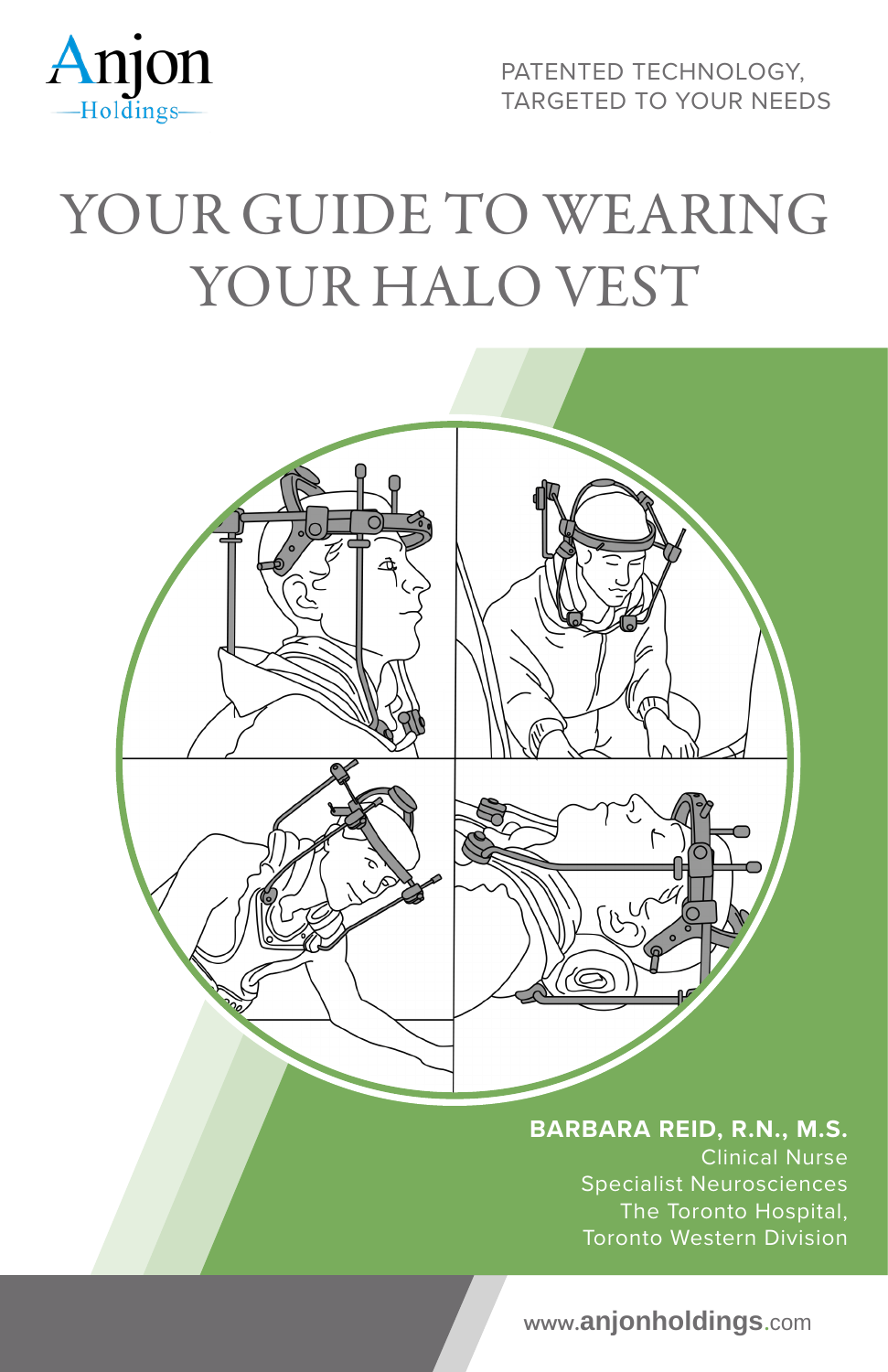#### **NOTICE!**

Although the information presented in this booklet is the best currently available, it is intended for the general guidance only!

Each person's injury and condition is different. Some information presented here may be dangerous to you. Your physician must review recommendations in this booklet to see if they are appropriate for your particular injury and condition. The space below is for your physician to use to write specific orders for your care. Remember, only your physician knows your condition well enough to make specific recommendations.

# **SPECIFIC ORDERS FOR:**

Patient's Name:

# **ACKNOWLEDGEMENTS**

The information in this guide has come from the experiences of many hundreds of patients, the physicians and nurses in Canada's leading spinal injury units. We extend our thanks to all of these people who are helping to make the way a bit easier for spinal injury patients in the future.

Most especially we wish to acknowledge the direct contributions of Virginia Edmonds, R.N. Program Manager, Neurosurgery, Joanne Marr, R.N.M.Sc.N. Clinical Nurse Specialist, both of the Toronto Western Hospital, Gillian Bradbury, R.N., B.Sc.N., Nursing Manager, Neuro. I.C.U., Toronto General Hospital, and Kathi Colwell, R.N. Co-ordinator A.S.C.I.U. of Sunnybrook Hospital, Toronto.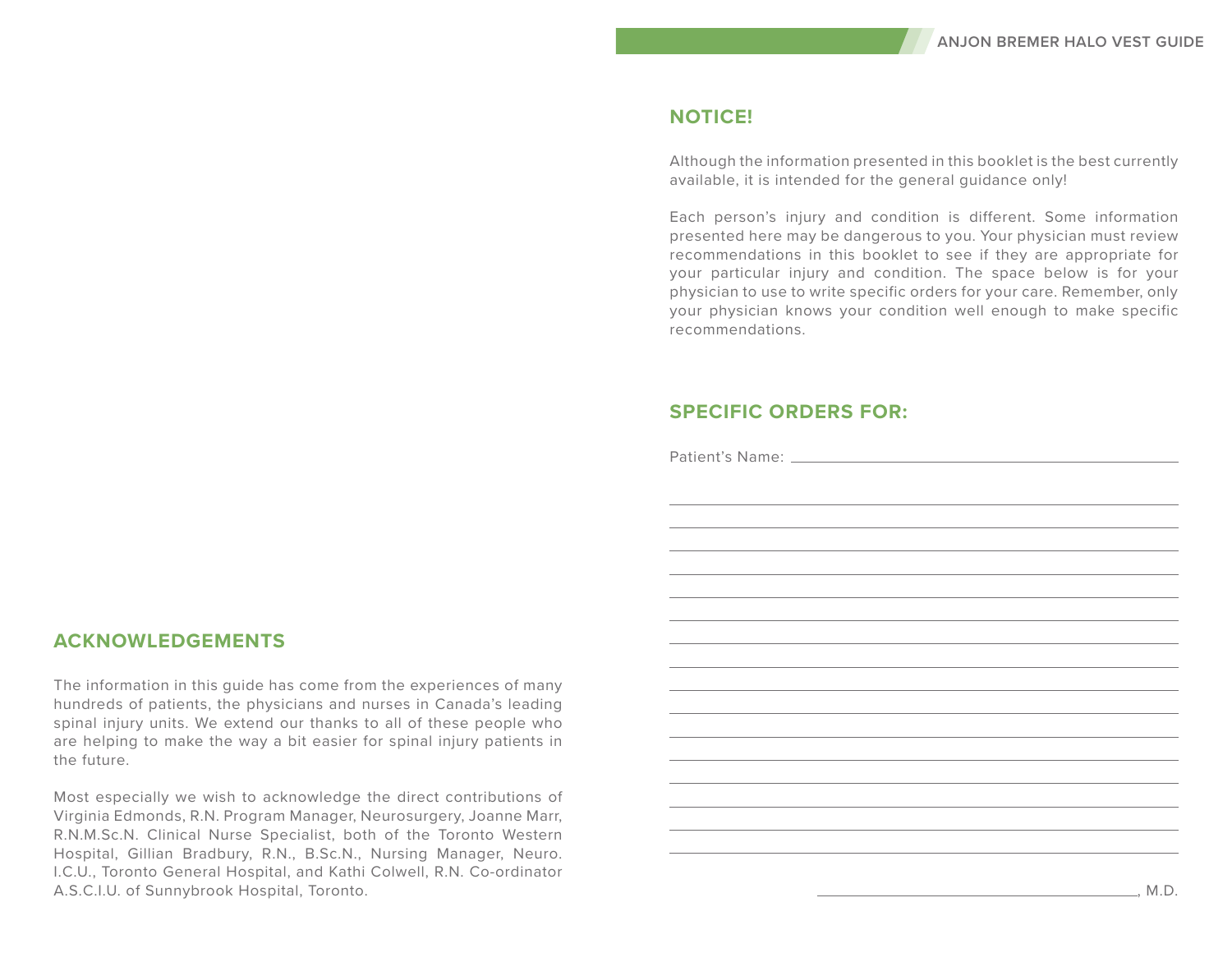# **INTRODUCTION**

You have a dislocation or fracture of one or more bones in your neck (vertebrae). You are fitted with a Halo and vest to hold your neck in place while it is healing. The healing process usually takes 8 to 12 weeks, but you will probably be discharged home after a few days. If you require surgery, you may stay in the hospital longer. While you are at home you and/or members of your family will be responsible for taking care of your Halo vest.

This booklet will assist you by outlining some of the Do's and Don'ts of living with a Halo vest. We wish you a speedy recovery!

# **TABLE OF CONTENTS**

| Skin Care: |
|------------|
|            |
|            |
|            |
|            |
|            |
|            |
|            |
|            |
|            |

## **CARE OF THE VEST**

Before you go home be sure your vest fits you comfortably. Each vest comes with extra fleece you can insert to relieve any pressure points or edges that "dig-in" when you sit or move in certain positions. Above all, DO NOT attempt to loosen or adjust your vest by yourself. Any adjustments must be made by medical staff.

Keep your vest dry at all times. If you should get the liner wet, you can dry it by using a regular hair dryer on a "cool" setting for about 45 minutes or until dry. Frequent wetting of the lining of your vest will cause it to mat. It may even damage your skin and cause infections.

# **PIN CARE**

Pin Care should be carried out at least once a day with assistance of a family member or visiting nurse. Areas around your pins are cleansed with soap and water. Cleaning can be done with shampoo on days when you are washing your hair. Any crusting (scabbing) you observe should be removed with hydrogen peroxide solution or alcohol and a Q-tip. If peroxide or alcohol 'burns' remove it with soapy water.



DO NOT use any ointments or antiseptics on your pin site unless they are prescribed by a physician for an infection. An infected pin will probably be removed and replaced by a new pin in another site. Your skull pins will be tightened while you home. Thereafter, they will be tightened regularly or as necessary in the physician's

are in the hospital and just before you go<br>home. Thereafter, they will be tightened<br>regularly or as necessary in the physician's<br>office or clinic. If you observe an inflamed pin<br>site, shifting of the pin, experience pain o office or clinic. If you observe an inflamed pin site, shifting of the pin, experience pain or observe an open area at the pin sites, call your physician's office. These signs, or a "clicking" sensation at the pins are signs of a loose pin which needs prompt attention. If pins are left loose, the Halo ring can slip off!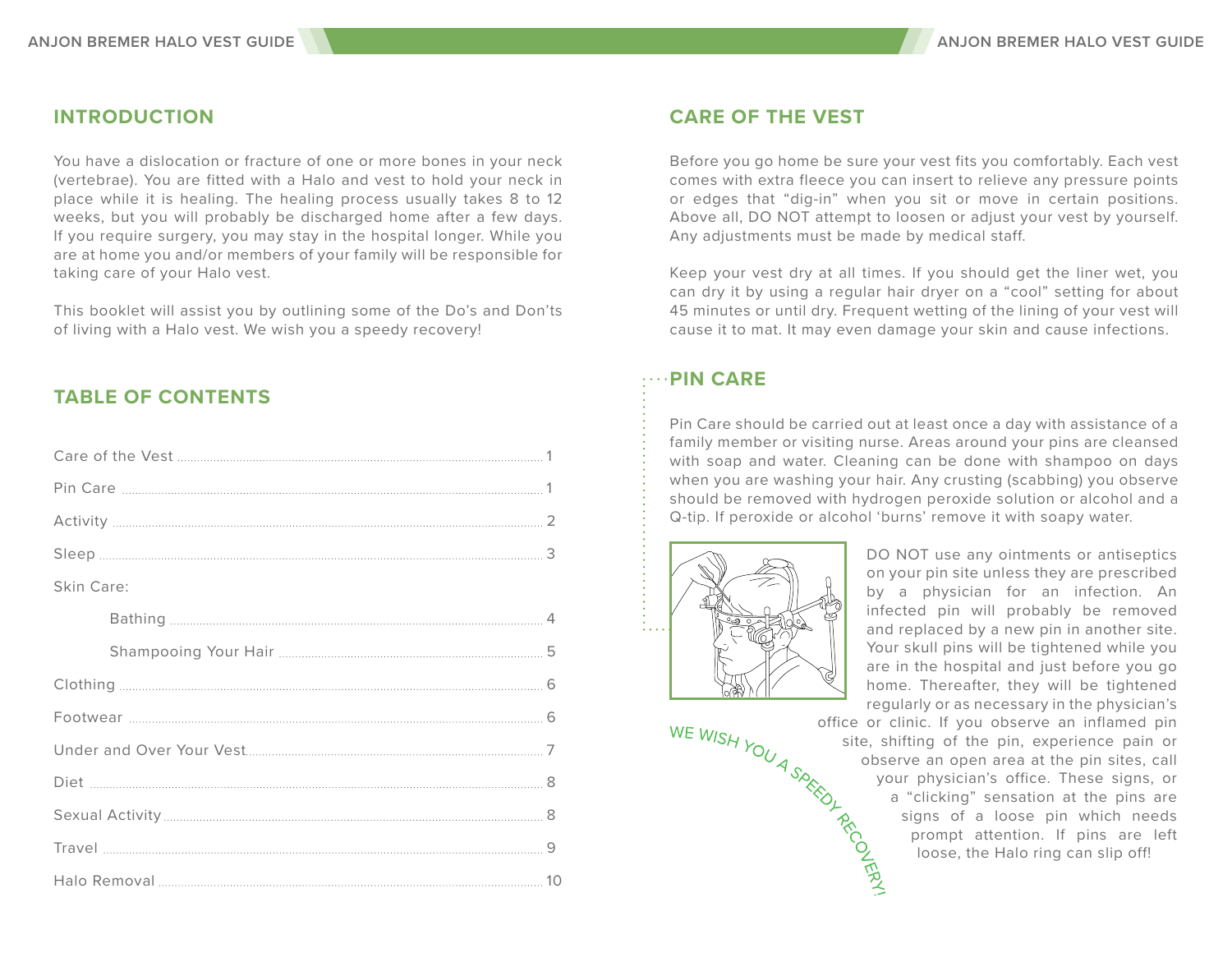## **ACTIVITY**

For the first few days after your Halo vest has been applied you will probably feel awkward and top heavy and frequently bump into furniture, doorways, cupboard doors, etc. This will decrease as you become accustomed to your new way of moving. Despite the Halo vest it is very important that you carry on as much as possible with your daily activities. It is also important for your mental well-being that you do not "go into hiding" and stay at home for the next 2 or 3 months. This can be very depressing and boring for you. It will also make the time seem much longer.

Of course, when you go out you should be prepared for comments because the Halo apparatus is rather strange looking and may well gain attention. But do persist and you will find that most people are quite courteous and kind. Some people who have worn Halos have even commented that they missed the special attention after their Halos were removed. You can go out to dinner, movies, a walk, parties, etc. as you did before your accident. Remember, one purpose of having a Halo is to keep you as active as possible. You must avoid all activities involving heavy lifting, jumping or running. If you are employed at a job that does not require a lot of physical<br>activity or any lifting and you feel well enough you should<br>be able to return to work, at least part time, or return<br>to school. Be sure to check with yo activity or any lifting and you feel well enough you should be able to return to work, at least part time, or return to school. Be sure to check with your physician before returning to work or school. If you find that your neck starts to hurt after you have been active for a while, stop and rest. You will experience this more during initial stages of wearing the Halo<br>vest than later. If neck pain persists<br>or you experience any change in<br>the feeling or movement in your<br>arms or legs, notify your doctor<br> $\frac{1}{2}$ <br> $\frac{1}{2}$ <br> $\frac{1}{2}$ <br> $\frac{1}{2}$ <br> $\frac{1}{2}$ <br> vest than later. If neck pain persists or you experience any change in the feeling or movement in your arms or legs, notify your doctor IMMEDIATELY.

#### **SLEEP**

While wearing the Halo vest you will probably notice that you seem to require more sleep than before. You may not sleep well at night and you may require naps during the days as well. You may wake up every time you turn at night, at least initially, and it may not be easy to find a comfortable position for more than a few minutes. However, this phase passes with time as you get more used to the Halo.



#### **SLEEPING WITH ROLLED TOWEL**

When your Halo is first put on you will not be accustomed to having your head suspended. Putting a rolled towel or pillowcase between your head and the back of your neck (when on your back) or next to your cheek (when on your side) will help you feel more normal. It is important,

however, that the towel or pillowcase does not apply pressure. Sleeping with the head of your bed or mattress slightly elevated may help you become more comfortable.

You can even sleep on your stomach, if you want, by putting a pillow or blanket at your chest and another at the front of your Halo ring so your nose is not pressed into the mattress. You may also notice when you wake up in the morning that you feel quite stiff. This will improve with time.

#### **GETTING UP**

When getting out of bed, it is important NOT to try to sit straight up, bending from the waist. This puts great stress on your front pins. Get up by rolling up onto your side at the edge of the bed, drop your legs off the edge and push sideways with your elbow and hand at the same time.

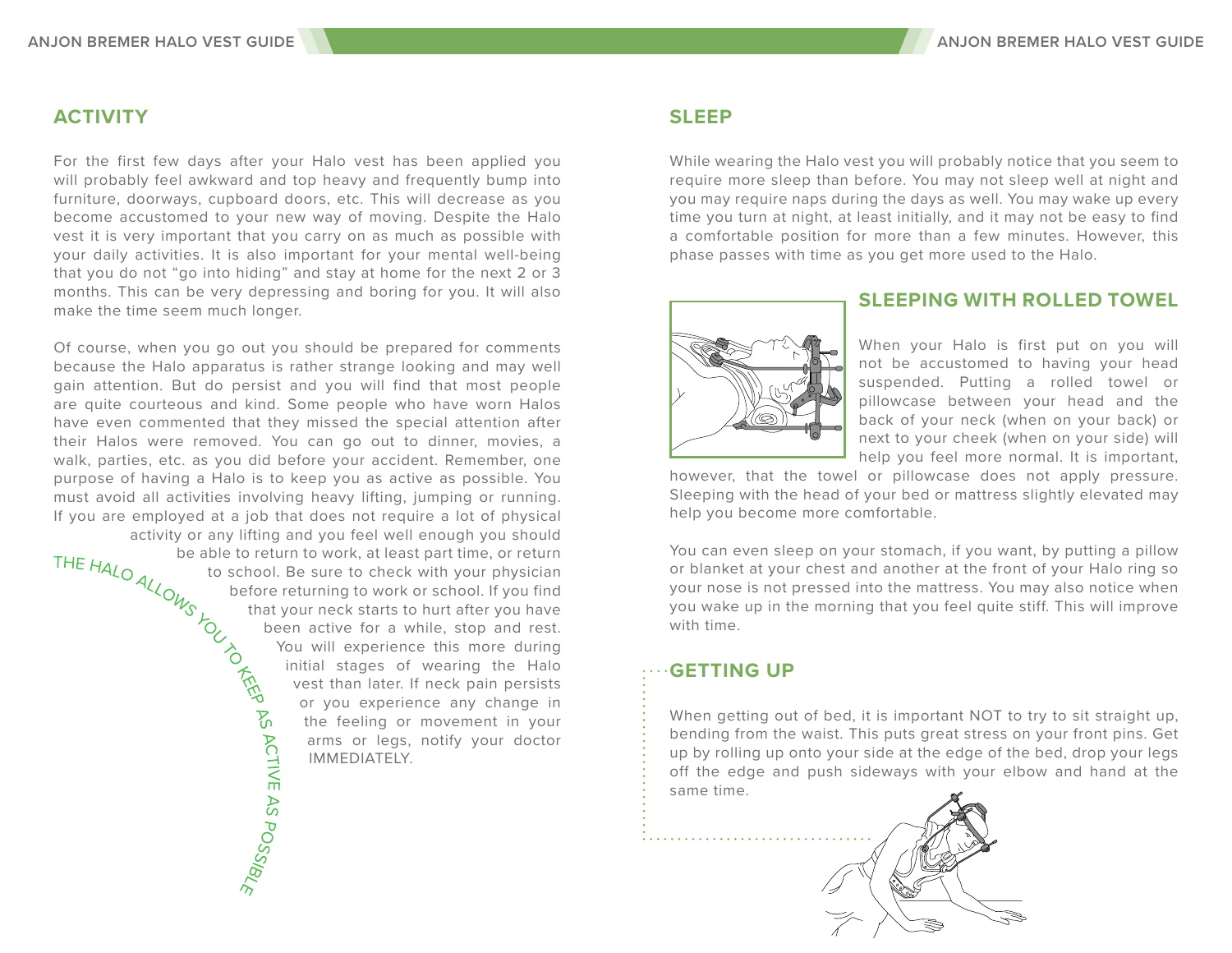# **SKIN CARE**

It is most important to keep your skin and liner as clean as possible since the liner should not be changed unless it is medically necessary.

Bathing while wearing a Halo vest can be awkward until you establish a routine. To wash your body under the vest use a bath towel that has been wrung out in hot water. Pull it back and forth in a drying motion beneath both front and back portions of the vest by pulling ends of the towel back and forth. A towel moistened with alcohol may be used in the same way every 2 to 3 days to clean and dry the skin under the vest.



**Remember – No soap, lotion or powder should be used under the vest! All of these things may irritate your skin.**

# **NO SOAP, NO LOTION, NO POWDER**



If you feel pressure points under the vest or if your condition has caused a loss of feeling in certain parts of your upper body, have a family member or visiting nurse inspect your skin by looking under the vest with a flashlight while this area of your body is being cleaned. If there are any reddened areas, call your doctor's office.

# **NOW FOR THE REST OF YOUR BODY!**

Showering should never be attempted because it is impossible to do without getting the vest liner wet. You can either take sponge baths or run 2-3 inches of water in the tub (as long as the water level is below your vest) and sit in it to wash.

Sitting in a tub seems more like having a real bath, but you must take care that the bottom of your vest is protected with plastic. When washing around your arms it is advisable to protect this area of your vest as well, and bending over towards the arm being washed helps prevent water from running down into the vest. Be sure to have a nonslip surface in the tub to prevent any possibility of a fall. A hand rail on

### **SHAMPOOING YOUR HAIR**

Your hair should be shampooed regularly. The shoulder of the vest should be protected with plastic. This can most easily be done with the help of an assistant. You can kneel beside the bathtub and bend forward with your head over the tub until your head is lower than your shoulders, if possible.

You can also do this over your kitchen sink and rinse with a sprayer or by pouring water over your head taking care not to get the vest wet. Your assistant can shampoo your hair using a flexible hose to rinse. If this position is too difficult for you, you can lie across two chairs (or on a cot, if you have one) with the Halo suspended beyond the chair. The water can then run into the tub, or if your bathroom is too small, you can run the water into a pail or a large plastic bag held in place under your shoulders.

# **NO DYES OR TINTS**

Some people develop dandruff or a dry scalp while in a Halo vest. Changing shampoo usually helps. This problem disappears when



washing your hair your pin sites should be inspected. While the pins are in place you should not use any tints, dyes, sprays or conditioners on your hair.

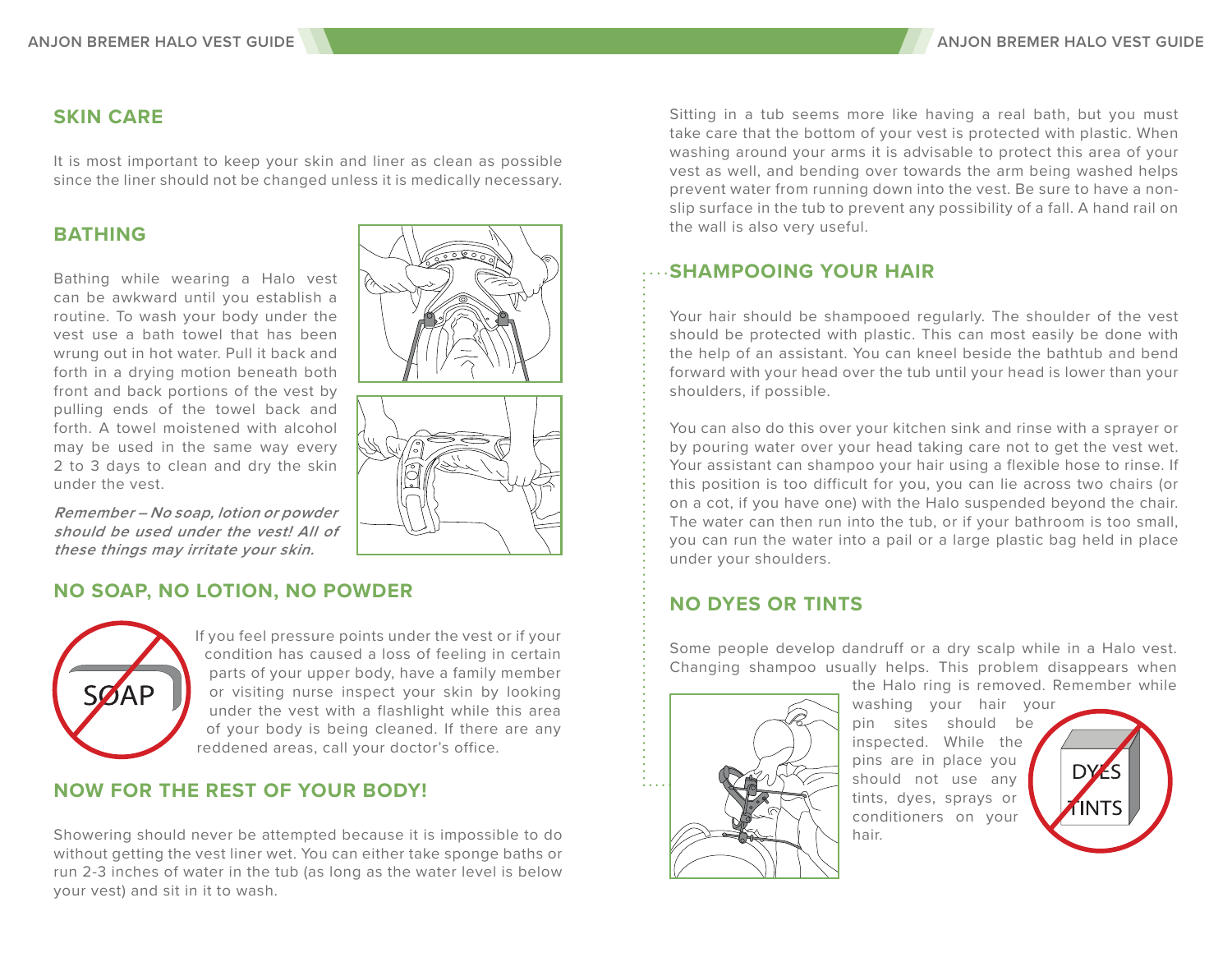# **CLOTHING**

Wearing clothing while in a Halo vest is of prime concern for appearance as well as warmth. Since the vest will be in place for approximately three months, some clothing alterations need to be considered. Attire such as pants or skirts should present no problem as the bottom of the vest ends above the waist. However, adapting clothes to fit under and around your vest and especially the bars can be a challenge. Unless you are scheduled to wear your vest during more than one season, you will probably find that three or four outfits of altered clothing is adequate.

### **FOOTWEAR**

Shoes or boots should be low-heeled with traction soles to avoid slipping especially when you are outside. Sneakers are great in the summer. Women should never wear high-heeled shoes because they change your balance and increase your chances of slipping and falling. They may also make your back hurt.



#### **UNDER YOUR VEST**

In the summer when the liner of your vest tends to be come hot, cotton undershirts or T-shirts can be worn beneath the vest. The shoulder straps of the undershirt can be cut and the seams of the T-shirt can be split from the neck to the armholes. The top is then pulled up from the bottom of the vest and then refastened using pins, Velcro™, buttons or snaps. Women can wear bras by slipping a larger size under the front of the vest between the breasts and fastening the straps on the outside of the vest in the back. An elasticized halter top also works well for this purpose. Many women simply prefer to go bra-less.

# **OVER YOUR VEST**

If the weather is warm but you prefer to wear clothing over the vest, consider using regular cotton shirts or blouses, in one or two sizes larger and adapting them (see page 6). They can also be worn by buttoning them as high as possible and tying the tails in a knot, for summer, or tuck in the flannel shirt for winter. T-shirts with elasticized tops are also quite versatile. One of the most popular outfits for both<br>
men and women, especially in the spring and fall, is a jogging suit<br>
with a front-zippered jacket. Outer wear in winter time can<br>
be a bit more diff men and women, especially in the spring and fall, is a jogging suit with a front-zippered jacket. Outer wear in winter time can be a bit more difficult. A winter coat in one or two sizes larger than normal (borrow if you can) or a cape work quite well. A scarf pulled up high over your head is quite adequate. You will probably need a second scarf to wrap

around your neck.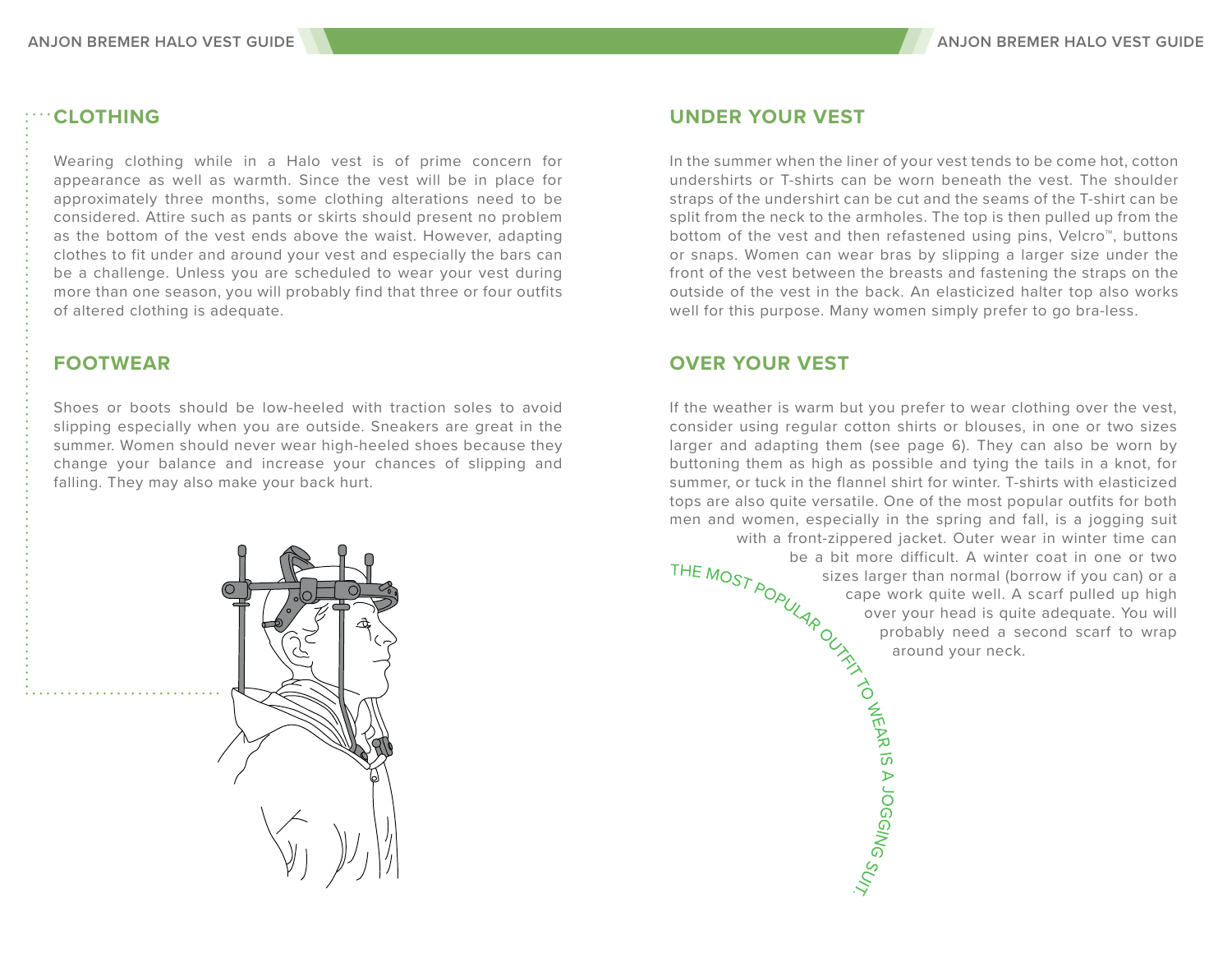# **DIET**

Wearing a Halo can be quite tiring, and you can burn a lot of calories just carrying it around. So if you stick to your normal diet you may well lose a small amount of weight. It is certainly not advisable to gain a lot of weight because your vest will not fit properly. Normal fluctuations will not make any difference to the fit of your vest. Should you either gain or lose a great deal of weight you will have to come into the hospital and have the vest changed, because this could affect the stability of the apparatus, your skin care and possibly your breathing. A regular diet of normal size portions with lots of protein and milk or milk products is all that is required to help with the healing process.

# **SEXUAL ACTIVITY**

Sexual activity can be carried out during the time you have the Halo vest, but it will probably have to be modified. The Halo apparatus, especially the rods, were not designed for close contact, even hugging, so allowances must have to be made for this. You will probably want to try different positions in order to have sex with some degree of comfort, although some positions are safer for your partner than others. A side-lying position is probably most comfortable for both of you or you may lie on your back and assume a passive role. If other positions are used you might find that putting a small pillow between you will keep your rods from injuring your partner. If your neck injury has been particularly difficult to realign or hold in position, your doctor may recommend that you abstain from sexual activity until the six or eight week mark is reached. Experiment within reason but you both must be careful, gentle and tolerant. When kissing you must be careful not to bump the other person's head with your Halo ring or pins. Remember it is easy to misjudge distances between an object and your Halo ring until you have become accustomed to wearing it.

# **TRAVEL**

Wearing a Halo vest does not necessarily have to restrict local traveling but it is safer and more convenient if you have a companion. Traveling in cars does not pose a problem especially if the car is large. Larger cars are easier to get in and out of and have a smoother ride than small ones. To get into the car, back into the seat with your body bent forward, then swing your legs around. To get out, just reverse the process. Always wear a seatbelt!

Do not attempt to drive yourself because while you are wearing the Halo and cannot turn your head, you are considered to be an impaired driver and could cause an accident or get a ticket! Do not use any two-wheeled vehicles such as a bicycle as balance is difficult in a Halo and the danger of falling is too great.

You can ride in an airplane with no problem. The airlines will let you pre-board which you will find very convenient. Just a note of warningyou will set off the metal detector alarms at the airport.

Trains, subways and buses can be a bit more difficult because they can shake quite a bit and you are not assured of a seat when you get on. The shaking (vibration) travels up your body to your pins and can be felt in your skull if you have to sit or lean against a hard surface. This can be an unpleasant feeling. What may be worse, however, may be the pushing and shoving one experiences in a crowd. Do try to travel at times when the crowds have thinned out.

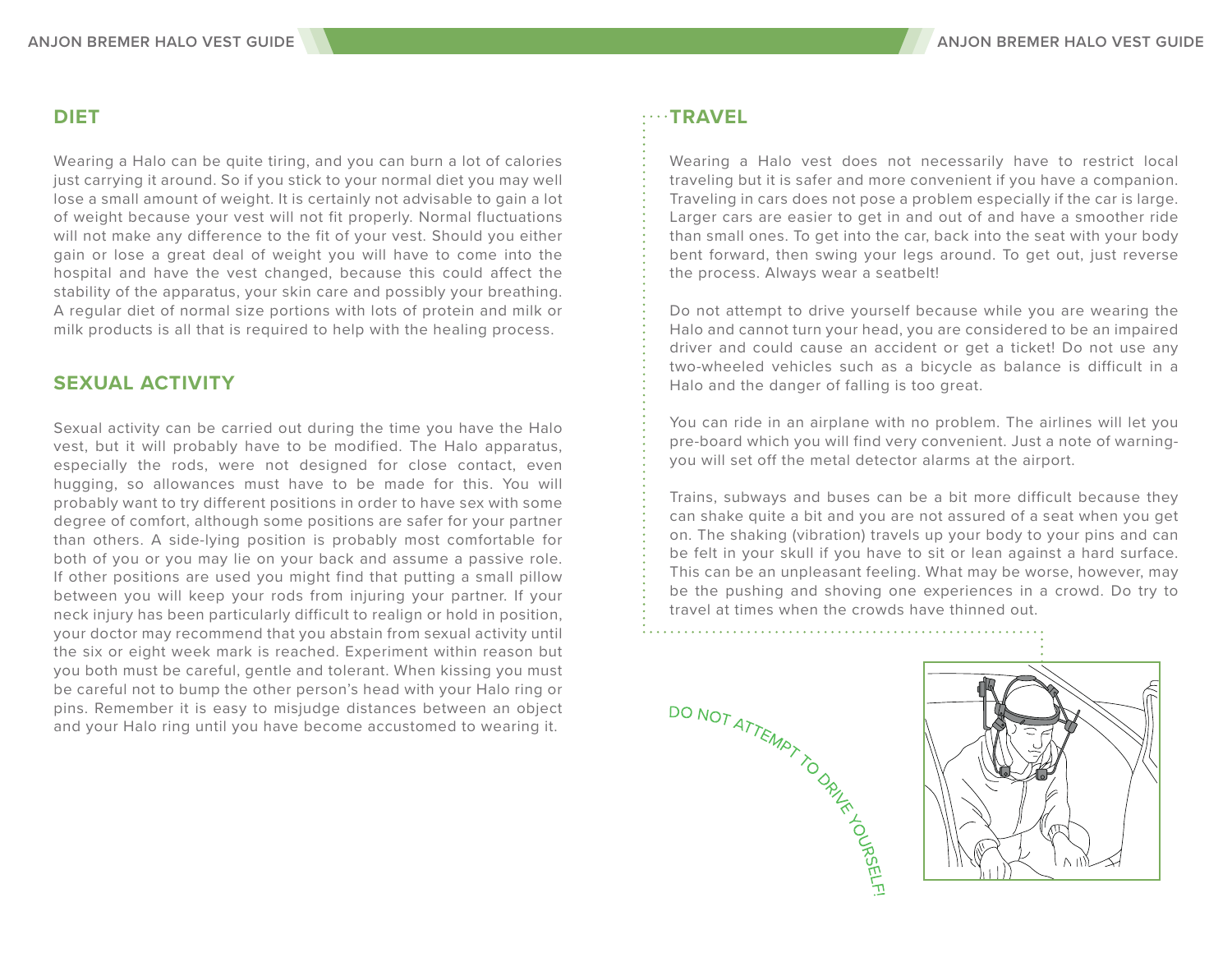## **HALO REMOVAL**

Usually, two or three months after the Halo vest is applied, the Halo ring, skull pins and vest are removed by the physicians once x-rays have confirmed that your neck is healed. To reduce scarring, a peroxide saturated gauze may be used to massage the pin sites above your eyebrows to break the adhesions which have formed between the skin and the bone. This procedure is done to reduce scarring on your forehead after healing. After you go home you should continue to move the skin over the pin holes for a period of several days to avoid reattachment of the adhesions.

Adhesive bandages may be used over the pin holes only if you are going to be in a dirty environment. Otherwise they should be left open to the air at all times. The pin holes at the back of your head need only to be kept clean by washing with soap and water or by shampooing and need not be bandaged at any time.



# **COLLAR SUPPORT**

When the Halo is removed all the weight of your head is on your neck again. Because the muscles in your neck have not done any work for many weeks, your head will feel very heavy and your neck very wobbly. You will be fitted with a collar to support your neck which will be worn for the next several weeks. After the collar comes off, your doctor may recommend that you attend physical therapy, sessions to strengthen your neck muscles and might suggest certain activities such as swimming. It will still be several

weeks before you are feeling normal again, but you will notice gradual improvement every day. You should continue to restrict your activities during this time as you did while you were wearing the Halo. Your doctor will advise you when it is safe to return to contact sports, jogging, weightlifting, etc. It will depend on how well your neck has healed.